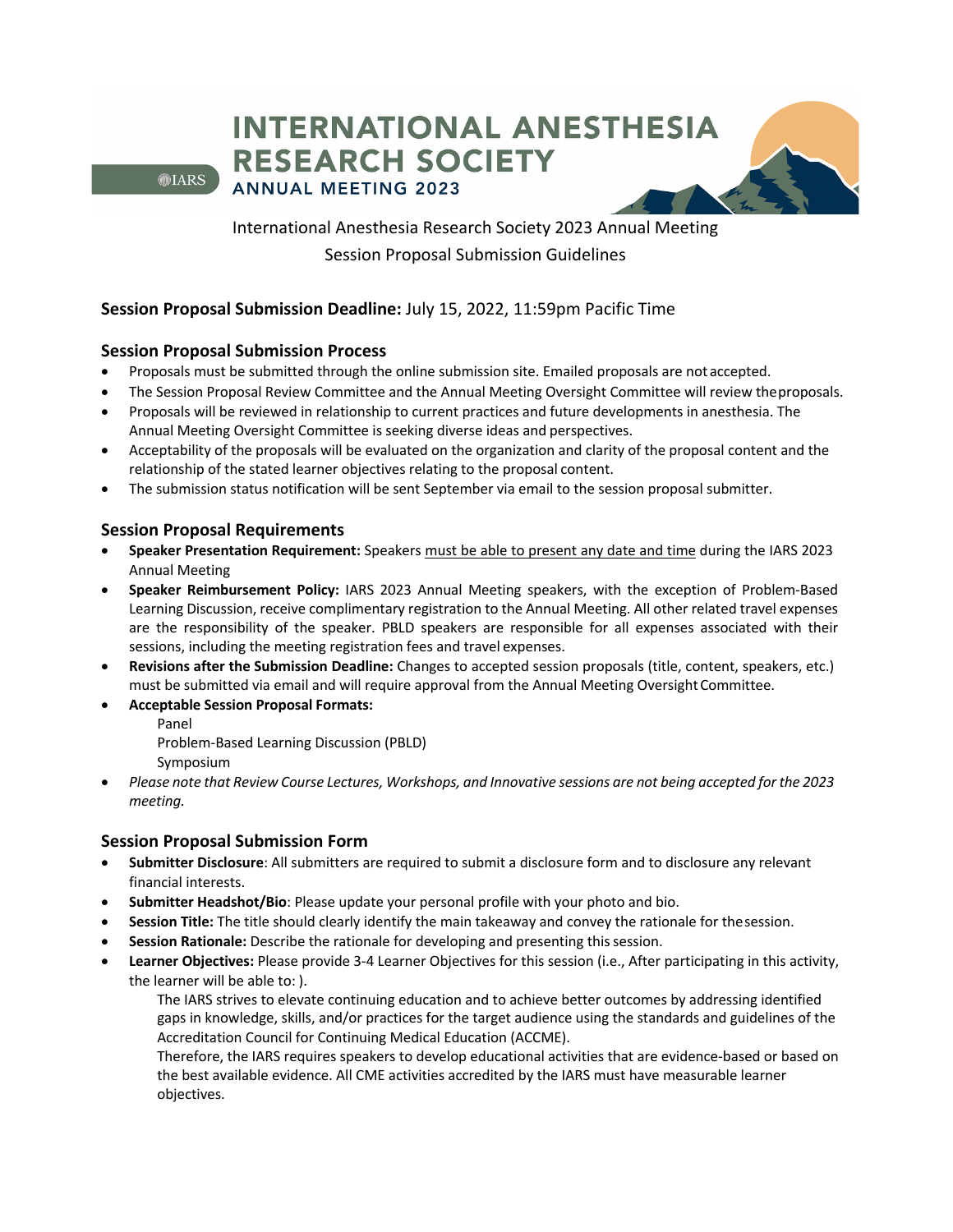# **INTERNATIONAL ANESTHESIA RESEARCH SOCIETY ANNUAL MEETING 2023**

**OLARS** 

International Anesthesia Research Society 2023 Annual Meeting Session Proposal Submission Guidelines

- **Category:** Please select one subspecialty category.
	- Airway Management Ambulatory Anesthesia Anesthetic Pharmacology Blood Management Cardiovascular Anesthesiology Critical Care Economics, Education and Policy Geriatric Anesthesia Global Health Liver Neuroscience in Anesthesiology and Perioperative Medicine Obesity

Obstetric Anesthesiology Pain Mechanisms Pain Medicine Patient Safety Pediatric Anesthesiology Perioperative Anesthesia Regional Anesthesia Respiration Sleep Medicine Technology, Computing and Simulation, Equipment Monitoring Trauma

• **Authors/Speakers:** Please add speaker names, institution, contact information, and presentation titles where applicable (panels, innovative sessions, symposia). In order to complete the submission, each proposed speaker/moderator MUST complete a disclosure form**. Proposals will not be finalized until each person has disclosed.** Each added speaker/moderator will receive an email directly from the submission site that allows them to log in and disclosure.

**Please Note: All speakers MUST be able to present live in-person at the 2023 Annual Meeting.** 

## **Additional Information**

- Excluding the IARS Annual Meeting, has this session been presented at any anesthesiology meetings within the past two years?
- Are you submitting this application on behalf of a subspecialty society?
- Please provide 2-3 sentences about your session or presentation to be used in the promotion of your session at the Annual Meeting:
- **Diversity and Inclusion:** Please identify if the proposed session includes topics and speakers representing diversity and inclusion.

Diversity and inclusion, in all their forms, are essential to the IARS Annual Meeting. We consider diversity comprehensively, including race, ethnicity, gender, sexual orientation, ability and disability, age, low resource / income countries, disadvantaged socioeconomic status in high resource/income countries, and other factors that shape creative perspective and professional experience. While diverse representation is not a requirement, it will be taken into consideration in the selection of sessions.

• What gap(s) in current practice does this program address? Please describe briefly.